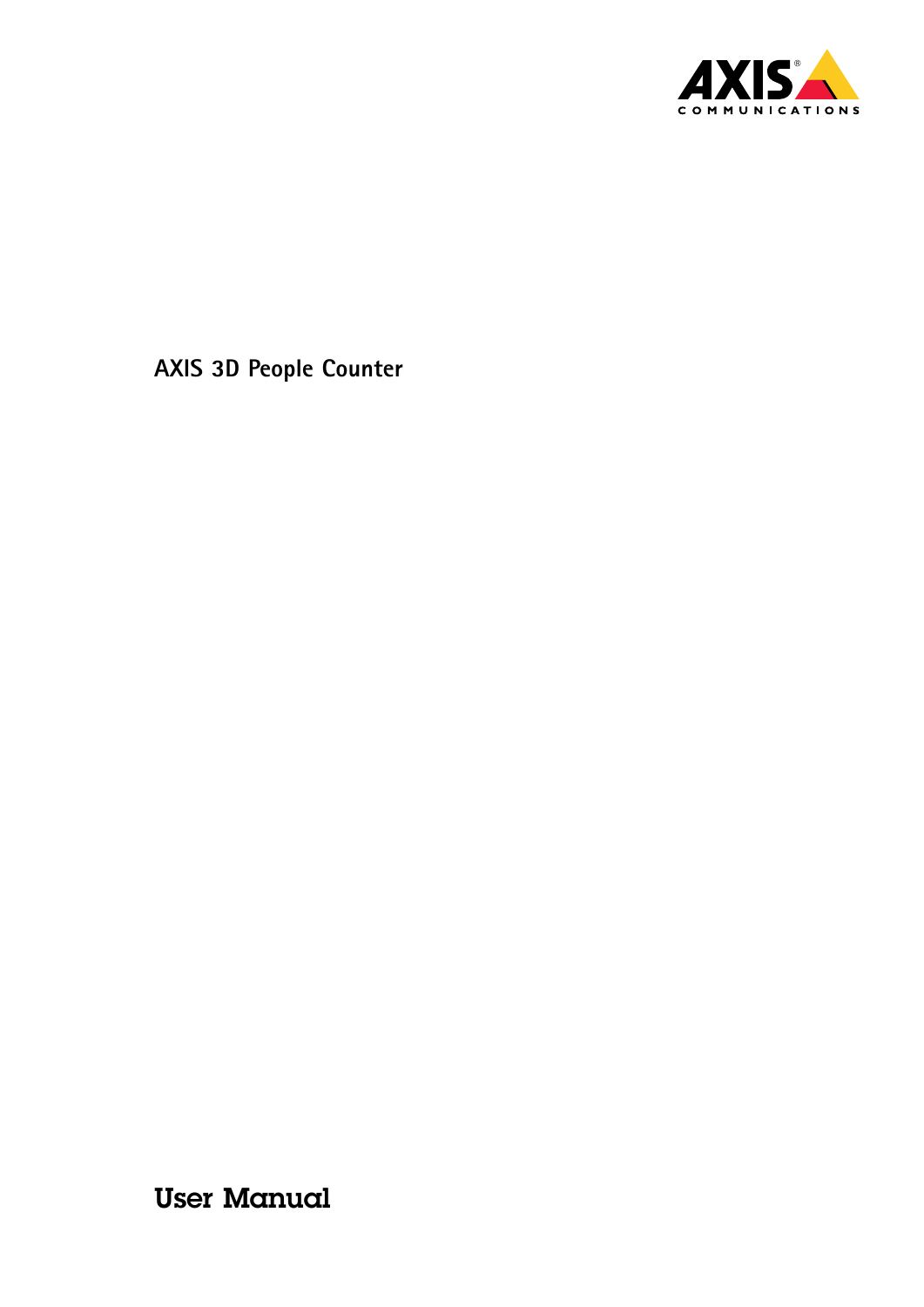## Table of Contents

| 3                                                                                                                   |
|---------------------------------------------------------------------------------------------------------------------|
|                                                                                                                     |
| What's the difference between AXIS People Counter and AXIS 3D People                                                |
| 3                                                                                                                   |
| $\frac{5}{7}$                                                                                                       |
|                                                                                                                     |
| $\overline{7}$                                                                                                      |
| $\overline{7}$                                                                                                      |
| $\overline{7}$<br>How to install the application on the camera                                                      |
| 9                                                                                                                   |
| $\overline{9}$                                                                                                      |
| 10                                                                                                                  |
| 10                                                                                                                  |
| 12                                                                                                                  |
| 12                                                                                                                  |
| 13                                                                                                                  |
| 14                                                                                                                  |
| 14                                                                                                                  |
| 14                                                                                                                  |
| 15                                                                                                                  |
| 15                                                                                                                  |
| 15<br>How to reset the application $\ldots, \ldots, \ldots, \ldots, \ldots, \ldots, \ldots, \ldots, \ldots, \ldots$ |
| 15                                                                                                                  |
| 15                                                                                                                  |
| 15                                                                                                                  |
| 17                                                                                                                  |
| 17                                                                                                                  |
| 17                                                                                                                  |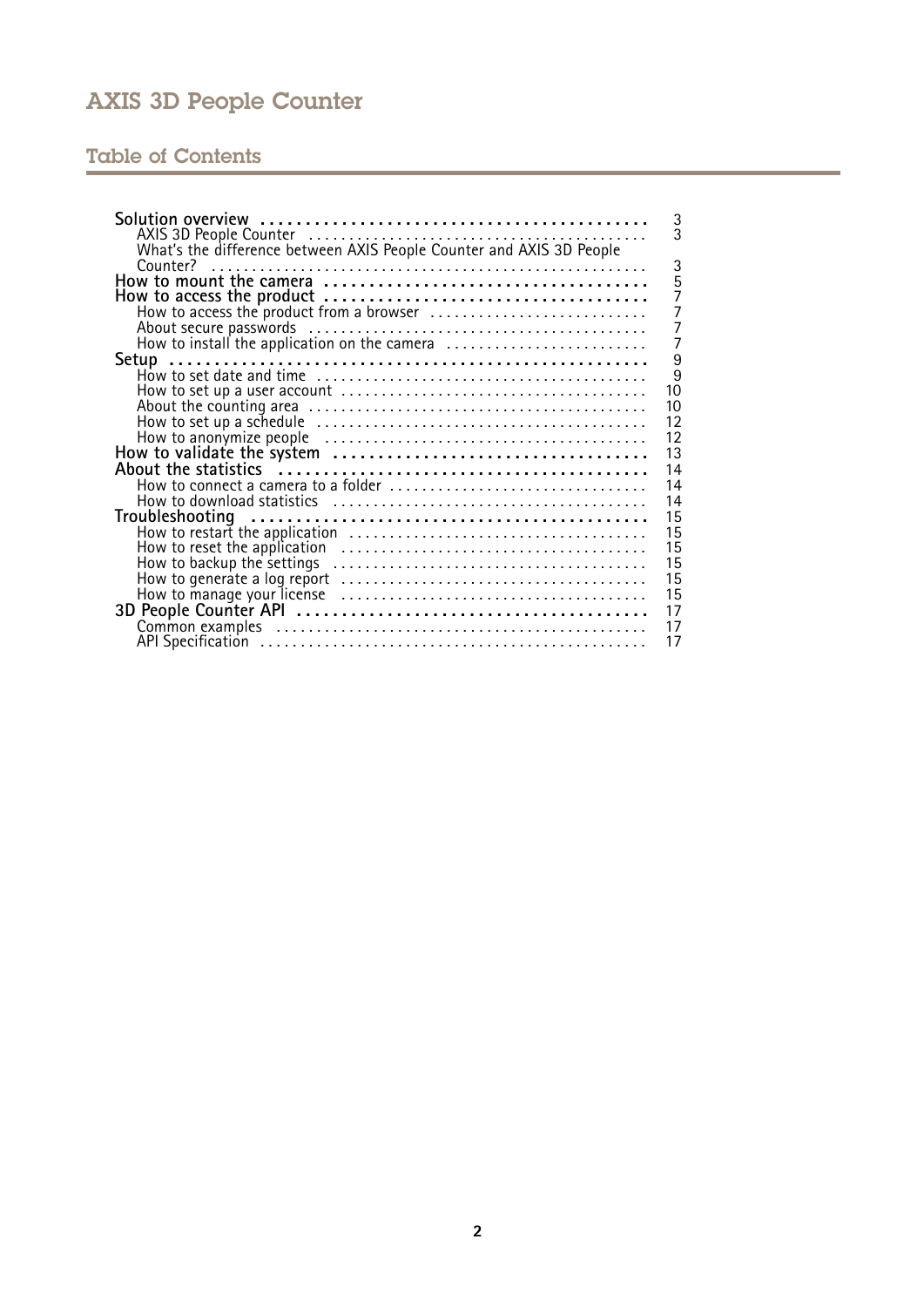## <span id="page-2-0"></span>Solution overview

## Solution overview



*An overview of the different products, applications, and tools needed for <sup>a</sup> complete system.*

## **AXIS 3D People Counter**

AXIS 3D People Counter is an analytic application that can be installed on <sup>a</sup> network camera.

The counter is embedded in the camera which means you do not need <sup>a</sup> dedicated computer to run the application. AXIS 3D People Counter is intended for retail environments, like stores or shopping malls, or other environments where you want to count people.



## **What's the difference between AXIS People Counter and AXIS 3D People Counter?**

The applications have two different algorithms for counting people which makes them suitable for different environments:

• AXIS People Counter recognizes objects moving in the field of view and identifies them as people due to their overall size and movement. AXIS People Counter is suitable for most scenarios, covering single as well as double door entrances.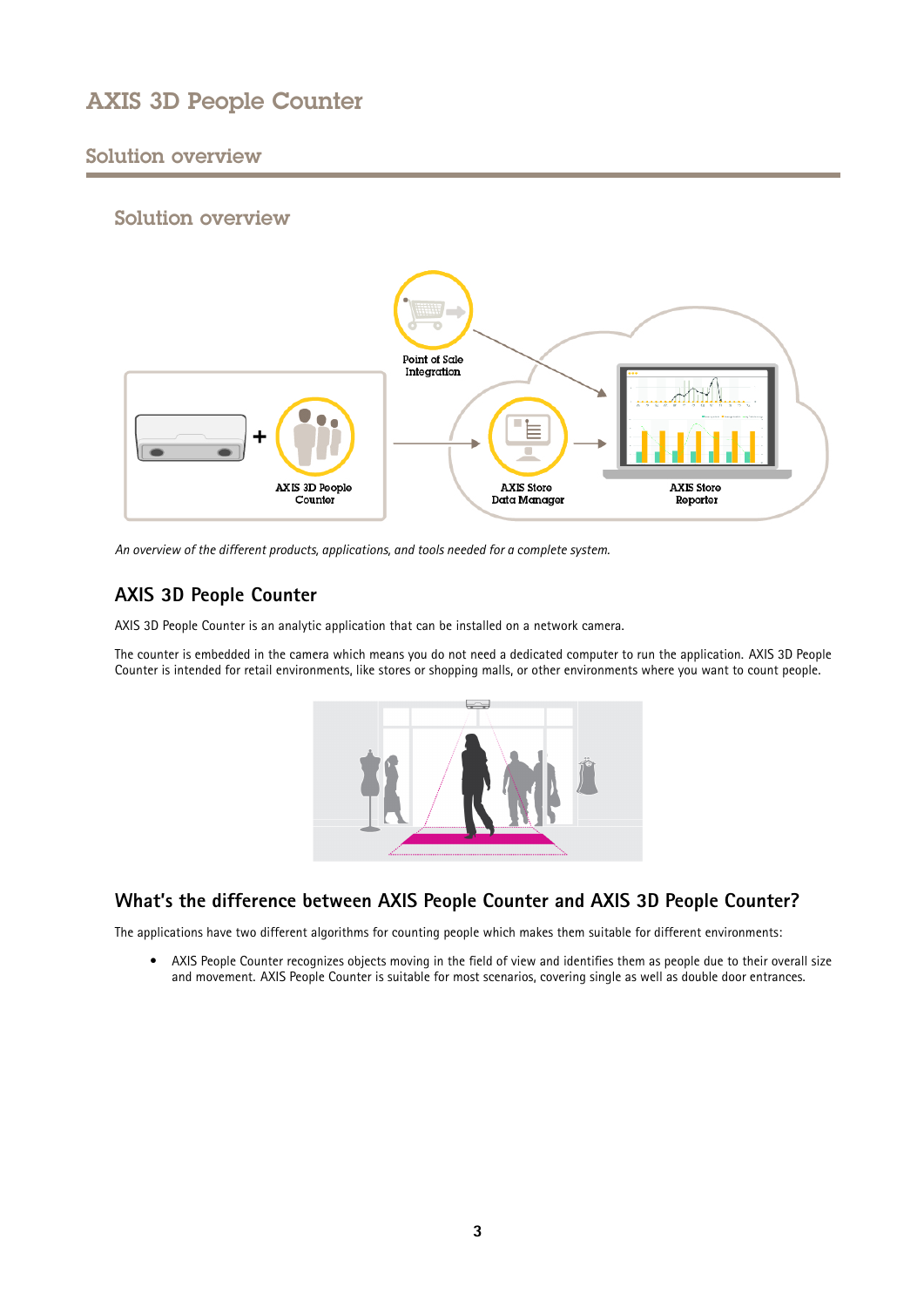## Solution overview



• AXIS 3D People Counter calculates the depth within the field of view in order to measure the height and the size of the object. AXIS 3D People Counter is suitable for crowded scenarios and scenes with challenging light conditions like strong sunlight, glares and shadows.

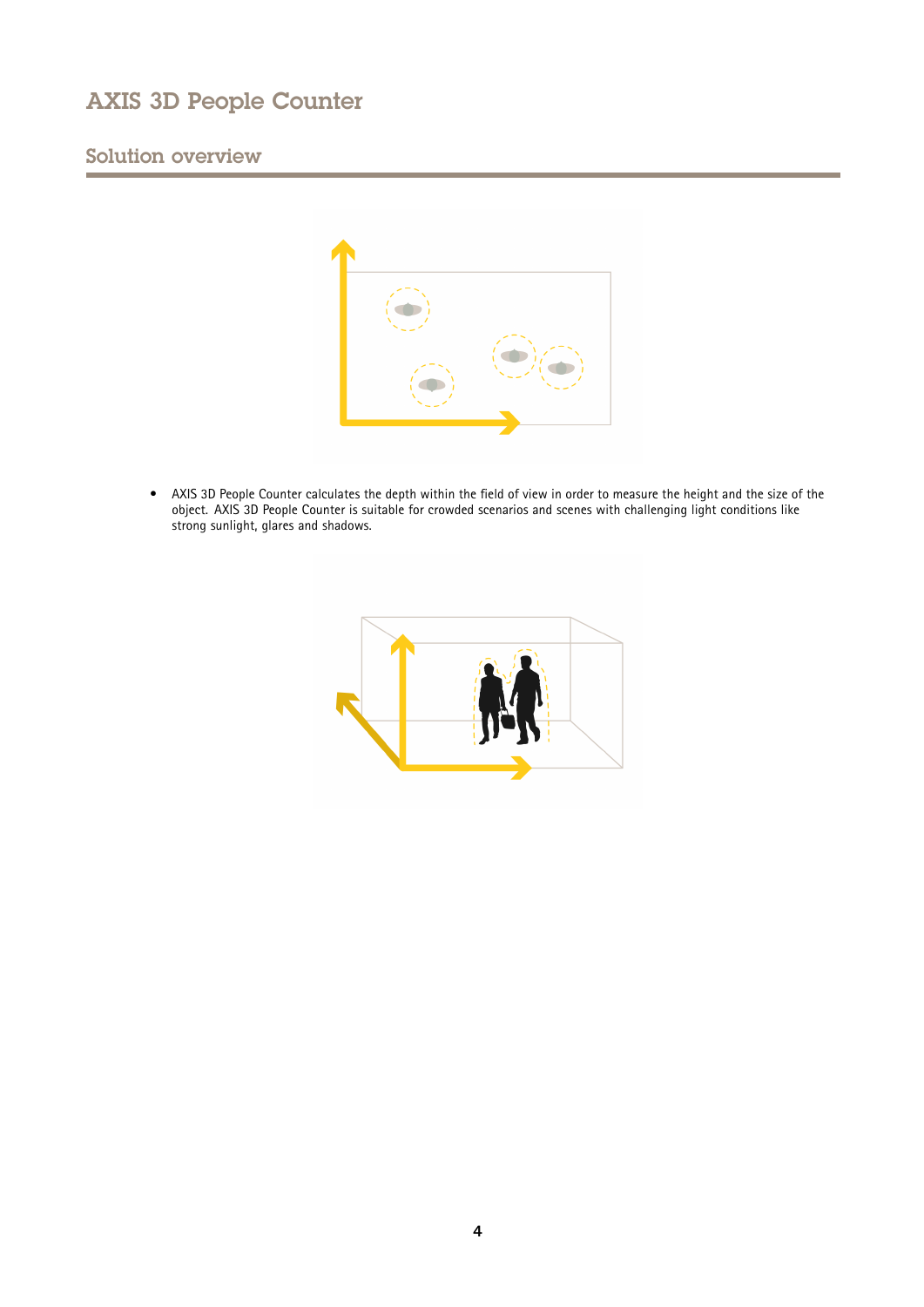## <span id="page-4-0"></span>How to mount the camera

## How to mount the camera

In addition to the instructions in the camera's Installation Guide, there are some important steps to follow for the application to behave in the expected way:

• The camera must be mounted straight above the point where people pass.



•Make sure the camera is facing straight down, in line with the ceiling.



•Make sure there is sufficient white light or IR illumination on site.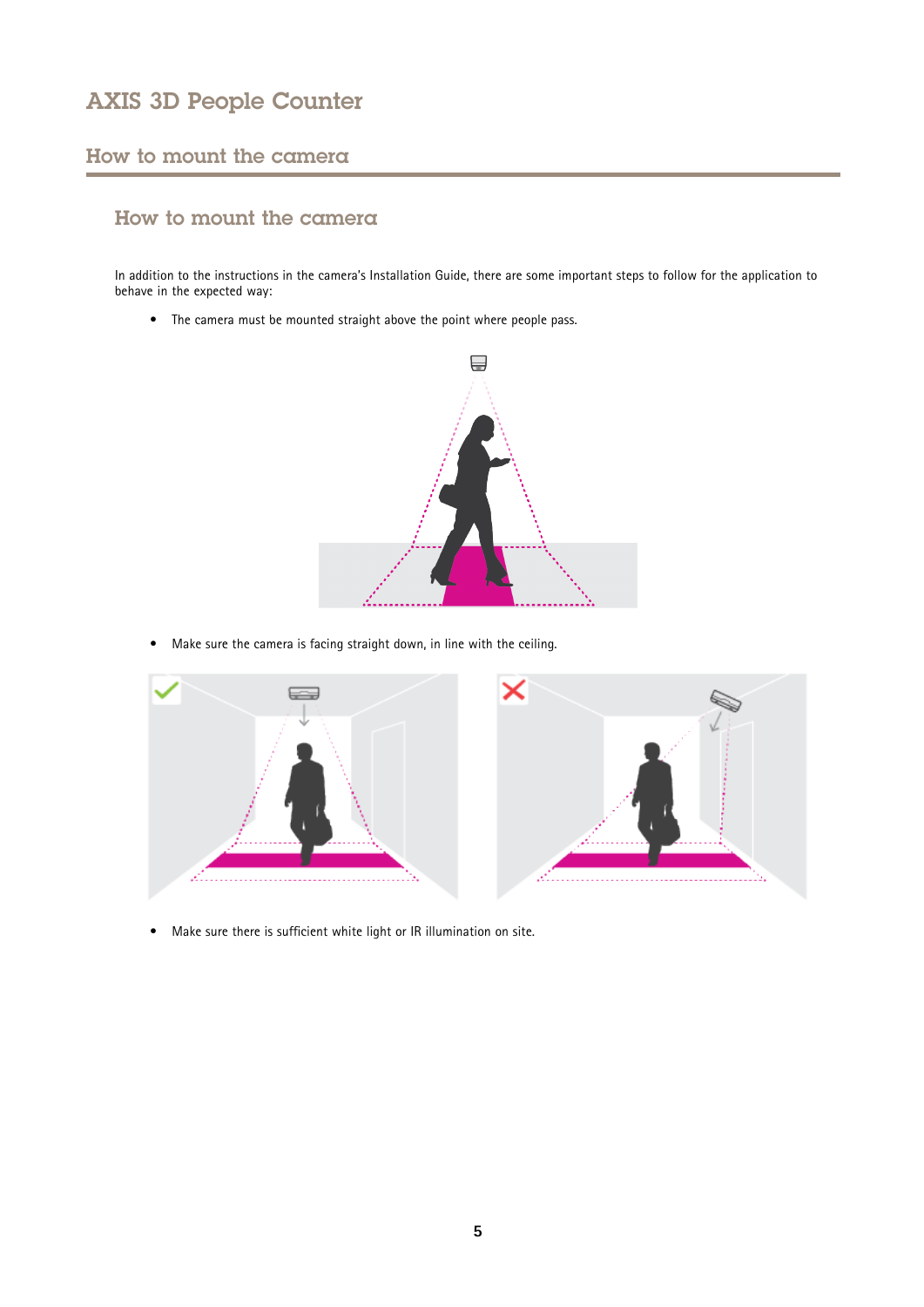## How to mount the camera



### **Mounting height and coverage**

The tables and graphs show the width that can be covered by <sup>a</sup> camera at <sup>a</sup> given mounting height.

| Ceiling height (cm) | Counting area width (cm) |
|---------------------|--------------------------|
| 240                 | 172                      |
| 260                 | 203                      |
| 280                 | 234                      |
| 300                 | 266                      |
| 320                 | 297                      |
| 340                 | 328                      |
| 360                 | 360                      |
| 380                 | 385                      |
| 400                 | 363                      |

| Ceiling height (in) | Counting area width (in) |
|---------------------|--------------------------|
| 95                  | 68                       |
| 102                 | 80                       |
| 110                 | 92                       |
| 118                 | 105                      |
| 126                 | 117                      |
| 134                 | 129                      |
| 142                 | 142                      |
| 147                 | 152                      |
| 158                 | 143                      |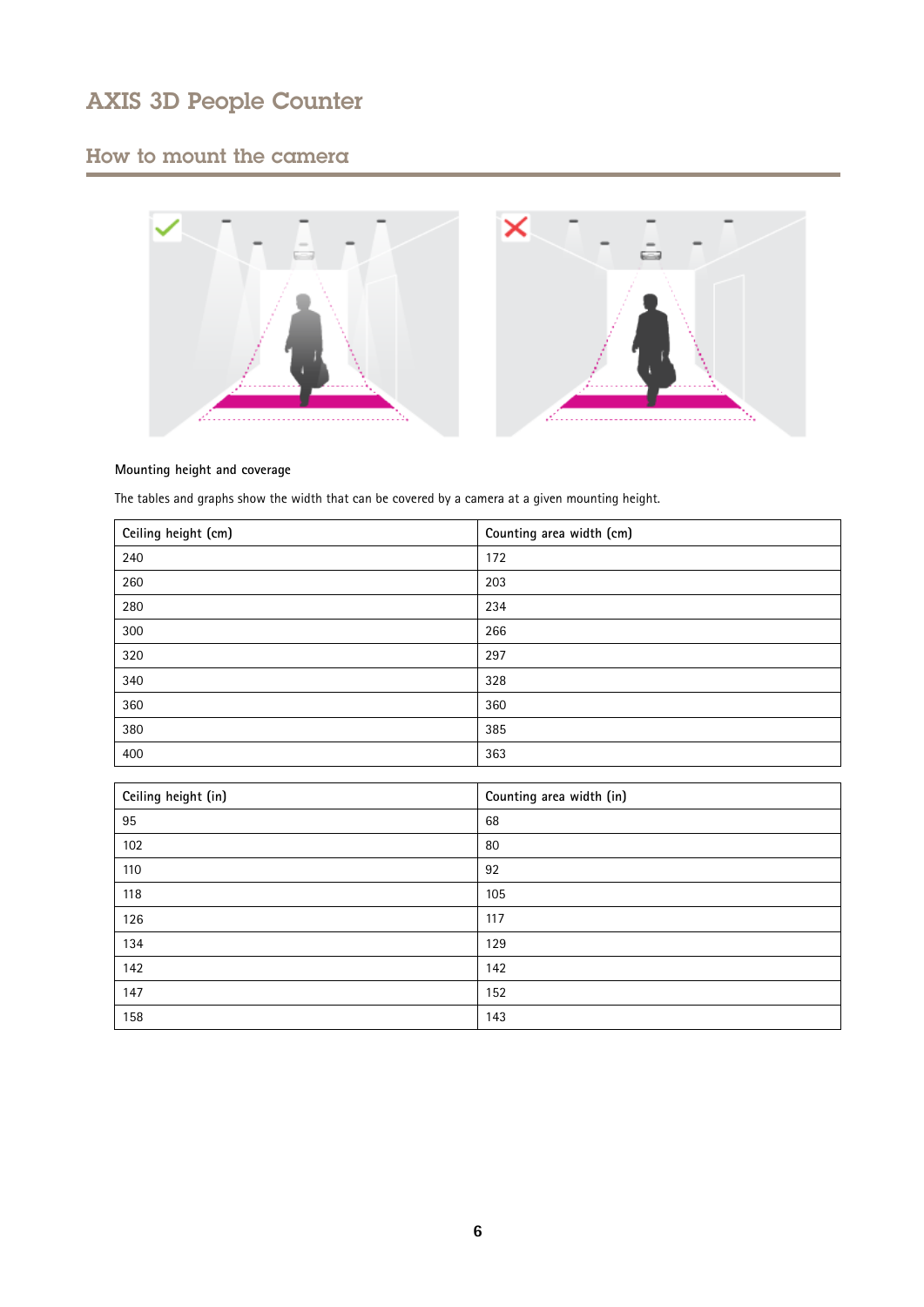### <span id="page-6-0"></span>How to access the product

### How to access the product

AXIS IP Utility and AXIS Device Manager are recommended methods for finding Axis products on the network and assigning them IP addresses in Windows®. Both applications are free and can be downloaded from *axis.com/support*

The product can be used with the following browsers:

- Windows®: Chrome™ (recommended), Firefox®, Edge®, or Opera®
- $OS X^{\circ}$ : Chrome<sup>IM</sup> (recommended) or Safari $^{\circ}$
- Other operating systems: Chrome<sup>IM</sup> or Firefox<sup>®</sup>.

### **How to access the product from <sup>a</sup> browser**

- 1. Start <sup>a</sup> web browser.
- 2. Enter the IP address or host name of the Axis product in the browser's address field.
- 3. Enter your username and password. If this is the first time the product is accessed, the root password must first be configured.

### **About secure passwords**

#### Important

Axis devices send the initially set password in clear text over the network. To protect your device after the first login, set up <sup>a</sup> secure and encrypted HTTPS connection and then change the password.

The device password is the primary protection for the data and services. Axis devices do not impose <sup>a</sup> password policy as they may be used in various types of installations. To protect your data we recommend that you:

- Change the default password that comes with the devices.
- Use <sup>a</sup> password with at least 8 characters, preferably created by <sup>a</sup> password generator.
- Don't expose the password.
- Change password at <sup>a</sup> recurring interval, at least once <sup>a</sup> year.

### **Set <sup>a</sup> secure password for the root account**

#### Important

The default administrator user name **root** cannot be deleted. If the password for root is lost, the device must be reset to the factory default settings.

- 1. Make sure to follow the instructions about secure passwords. See *About secure passwords on page <sup>7</sup>* .
- 2. Type <sup>a</sup> password and then retype it to confirm the spelling.
- 3. Click **Create login**. The password has now been configured.

### **How to install the application on the camera**

Note

- The license is only valid for one camera. You cannot activate the license on another camera without <sup>a</sup> new registration key.
- To install applications on the product you need administrator rights.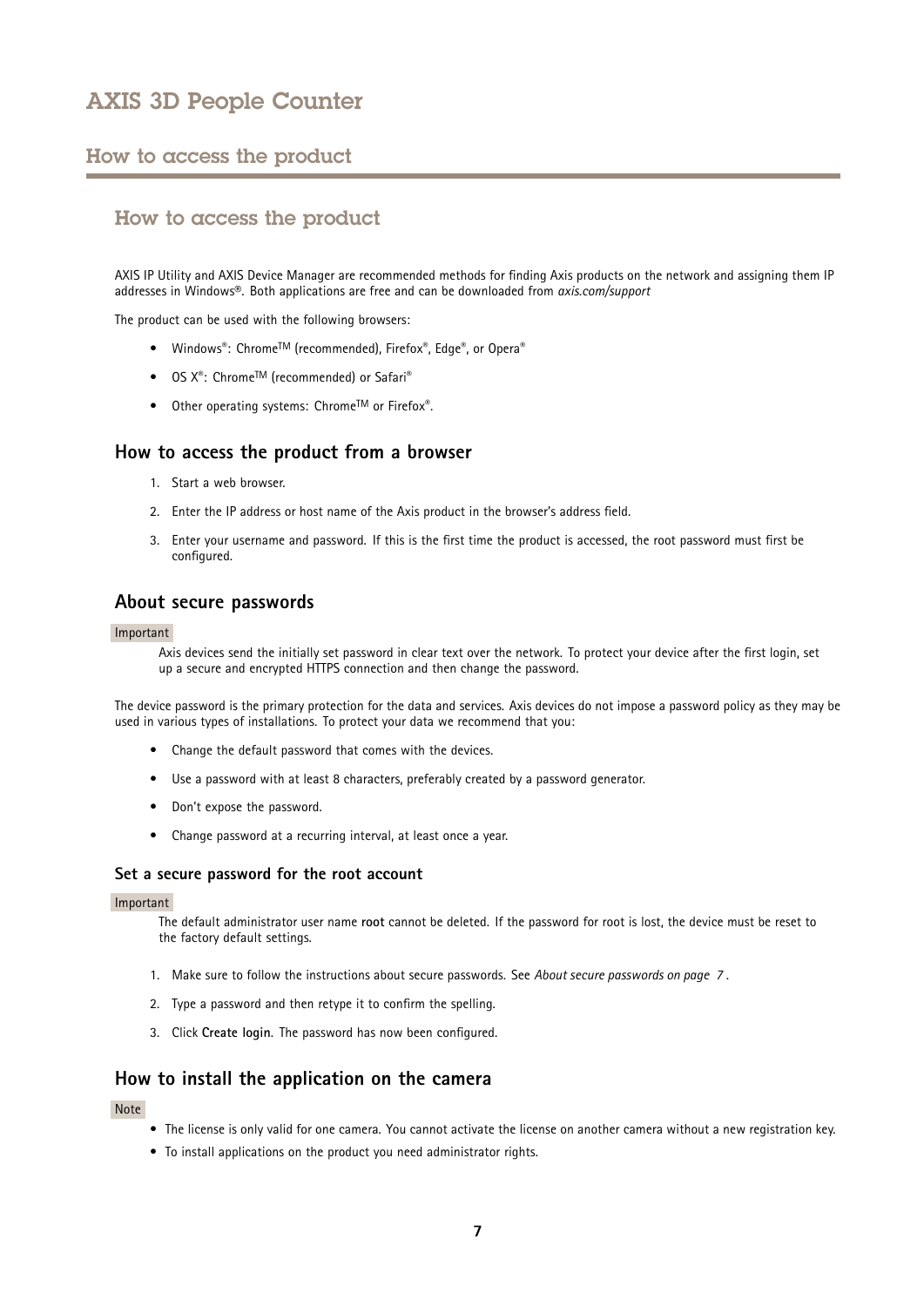## How to access the product

- 1. Install the camera on your network..
- 2. Go to the camera's webpage in your browser, see the User Manual for the camera.
- 3. For products with firmware 7.10 or later, go to **Settings <sup>&</sup>gt; Apps**.

For products with firmware 6.50 or previous, go to **Setup <sup>&</sup>gt; Applications** .

- 4. Upload the application file (.eap) to the camera.
- 5. Activate the license. If you're online, enter the license code. The application automatically activates the license.

#### **How to activate the license when you're offline**

To activate the license when you're offline, you need <sup>a</sup> license key. If you don't have <sup>a</sup> license key on the computer, do the following:

- 1. Go to *www.axis.com/applications*
- 2. Go to **License key registration**. You need the license code and the Axis product serial number.
- 3. Save the license key file on the computer and select the file when the application asks for it.

### **How to access the application settings**

- 1. To access the settings for <sup>a</sup> specific application, do one of the following:
	- For products with firmware 7.10 or later, go to **Settings <sup>&</sup>gt; Apps**, select the application and click **Open** to open the application settings.
	- For products with firmware 6.50 or previous, click on the **Live view** button or go to **Setup <sup>&</sup>gt; Applications <sup>&</sup>gt; [Application name]** and click on the setup link to open the application settings.
- 2. To continue with the basic settings, go to *[Setup](#page-8-0) on page [9](#page-8-0)* .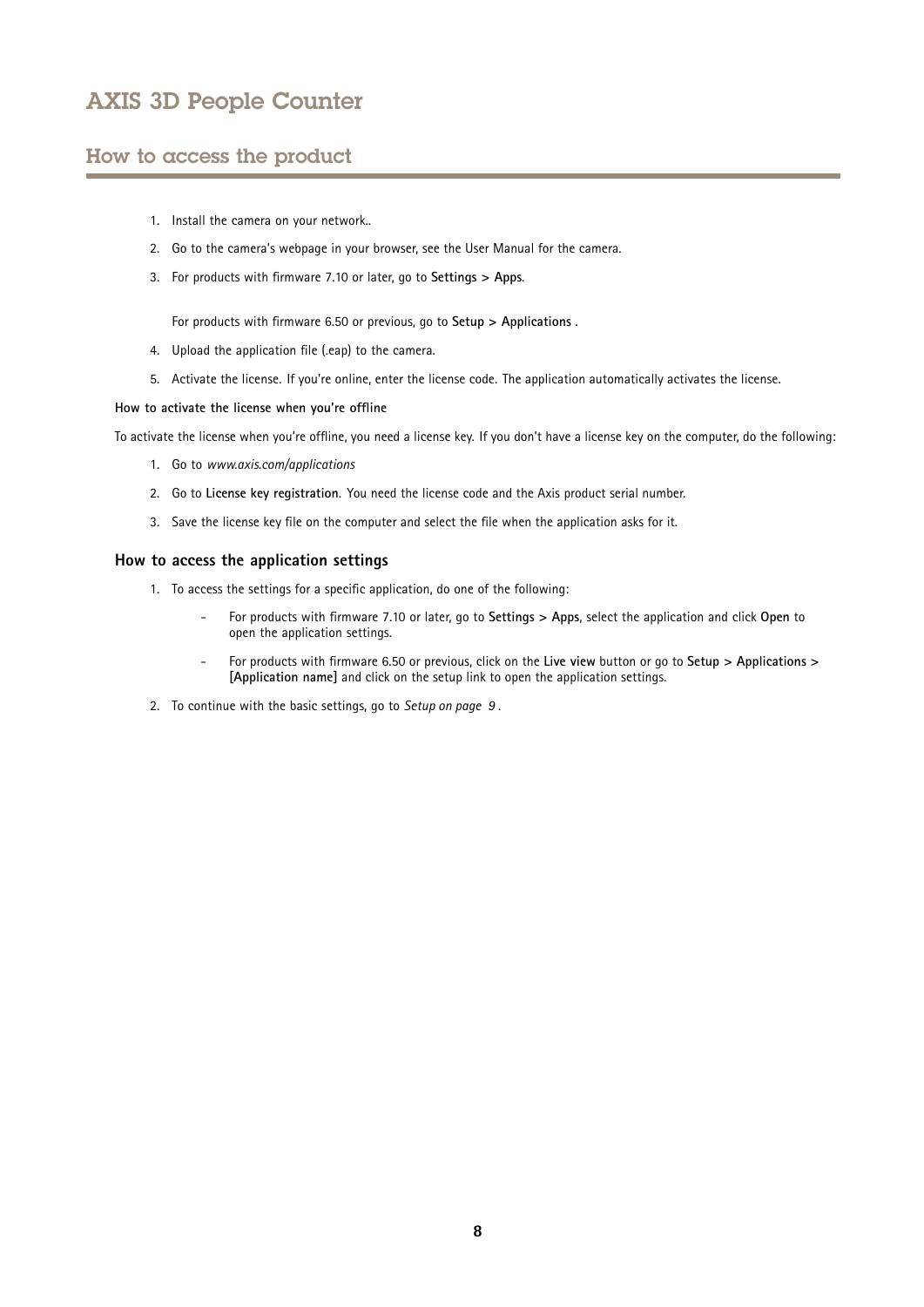## <span id="page-8-0"></span>Setup

## Setup

### **How to set date and time**

The date and time settings are important for your camera to keep the correct time for <sup>a</sup> longer period of time.

- 1. To set the date and time you need to go to the camera's webpage.
	- -For products with firmware 7.10 or later, go to **Settings <sup>&</sup>gt; System <sup>&</sup>gt; Date and time**.
	- -For products with firmware 6.50 or previous, go to **Setup <sup>&</sup>gt; System Options <sup>&</sup>gt; Date & Time**.
- 2. For detailed instructions about the user account, go to the product's built-in help.

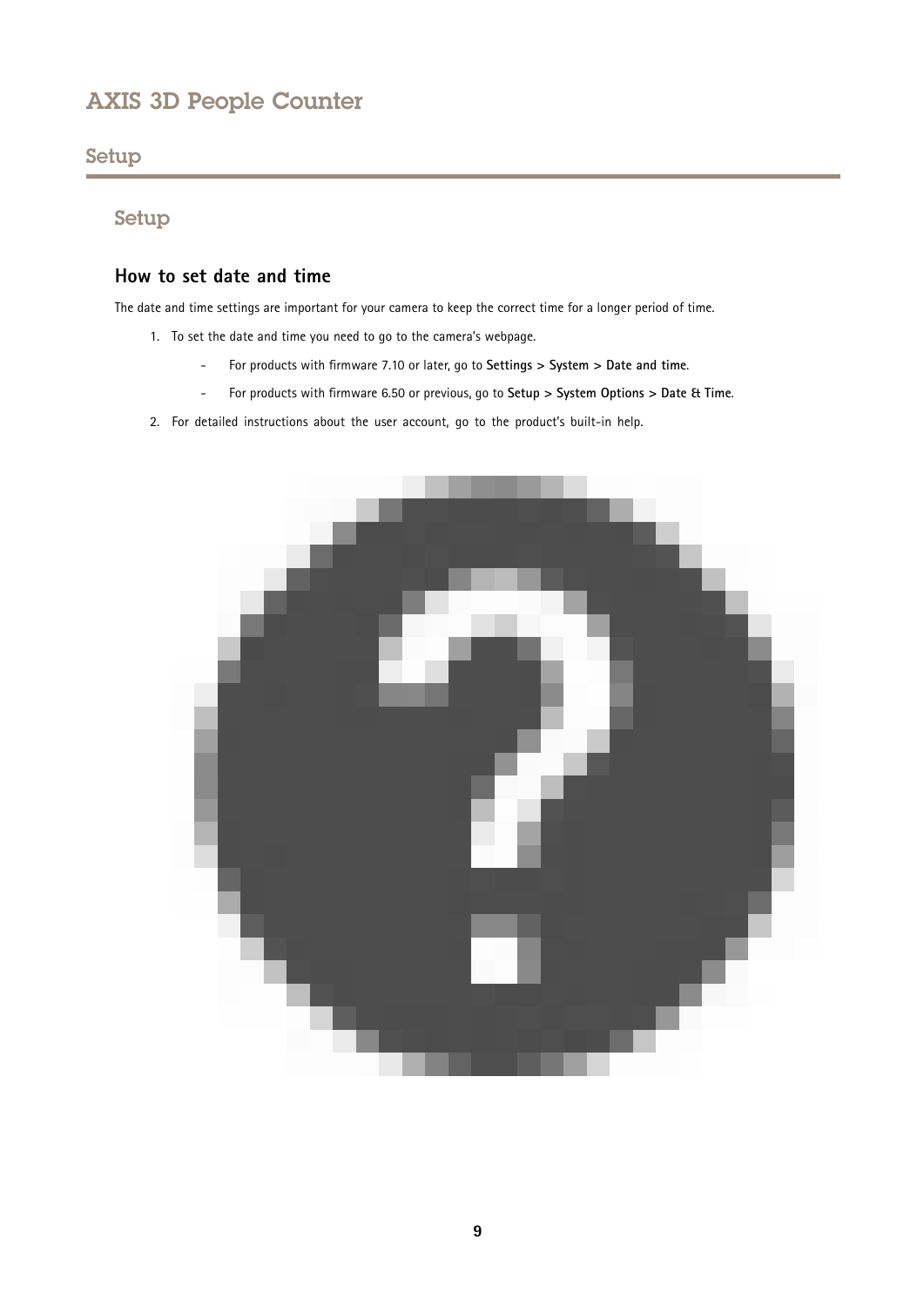## <span id="page-9-0"></span>Setup

### **How to set up <sup>a</sup> user account**

In the camera you can set up different account privileges so that unauthorized personnel can view statistics but not change any settings of the counter.

- 1. To set up <sup>a</sup> user account, go to the camera's webpage.
	- -For products with firmware 7.10 or later, go to **Settings <sup>&</sup>gt; System <sup>&</sup>gt; Users**.
	- -For products with firmware 6.50 or previous, go to **Setup <sup>&</sup>gt; System Options <sup>&</sup>gt; Security <sup>&</sup>gt; Users**.
- 2. For detailed instructions about the user account, go to the product's built-in help.



## **About the counting area**

The counting area is the area where the counter detects people. A person needs to be visible within the entire area to be counted.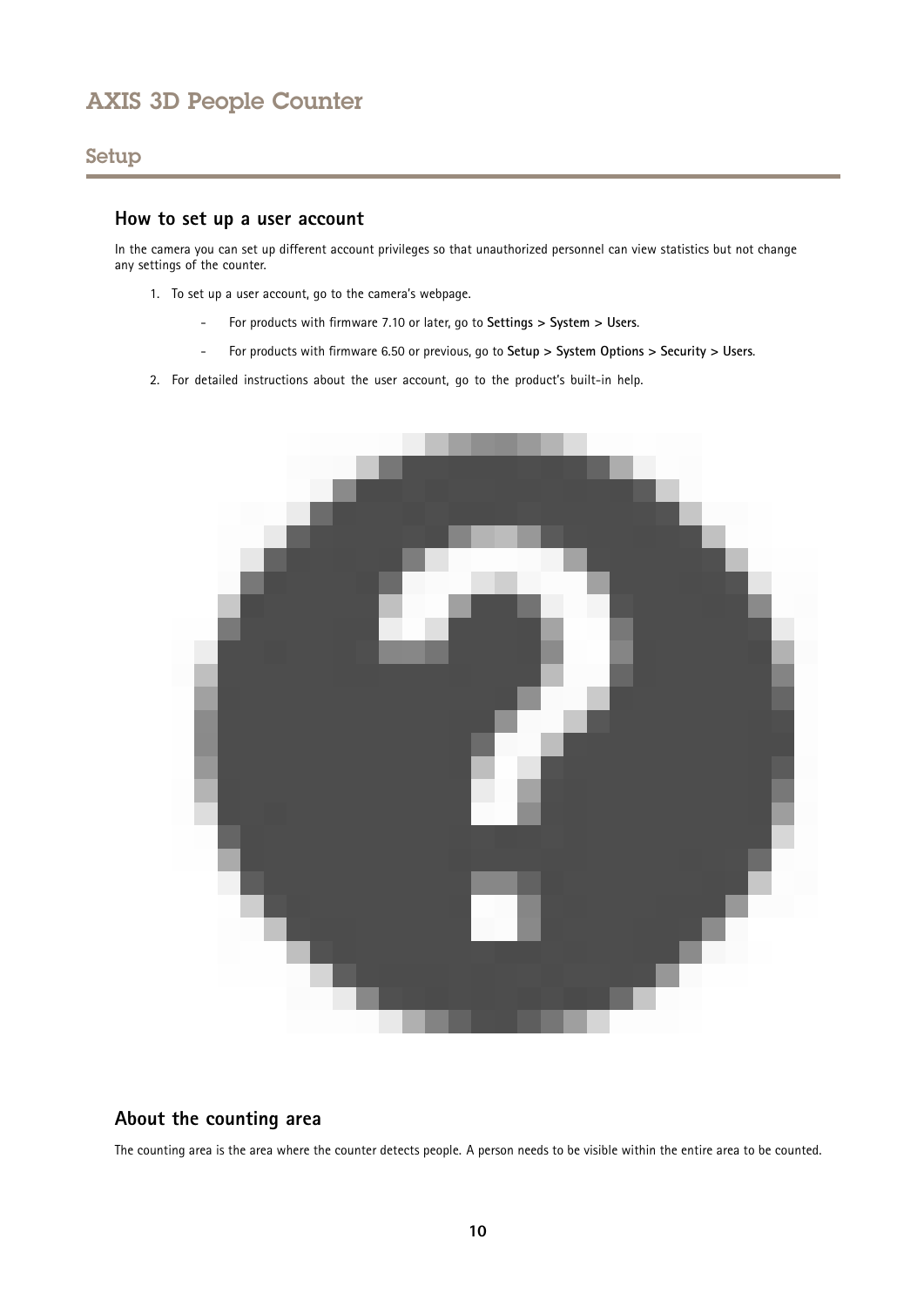### Setup

The counting area is indicated by <sup>a</sup> red shaded area in the image. To visually guide the setup, <sup>a</sup> perspective box is created on top of the counting area with the approximate height of <sup>a</sup> person. That means <sup>a</sup> correctly defined counting area has the body part of <sup>a</sup> person within the clear area, or within the red area, and the person's feet only within the red area.



To ensure the accuracy of the counter, AXIS 3D People Counter must be calibrated and set up before use. The setup is done in two steps:

- • First, the counter needs to be calibrated to be able to analyze the incoming data. The initial calibration is done when first connecting to the application. See *How to calibrate the counter on page 11*.
- • Second, the counting area must be adjusted to fit the scene. This is done in the settings page. See *How to set up the counter on page 11*.

### **How to calibrate the counter**

If there are any running applications on the camera, they are paused during the calibration.

- 1. The initial calibration is done when first connecting to the application. If you want to recalibrate the counter, go to **Maintenance <sup>&</sup>gt; Calibration**.
- 2. Before you start, make sure there are people passing by underneath the camera.

Make sure the people cross the counting area from several directions rather than just in <sup>a</sup> straight line. The more random the walking pattern, the better calibration of the counter.

- 3. Click **Start calibration**. The following happens:
	- The application gathers data.
	- -The application processes the data. This usually takes 5 to 15 minutes.
- 4. When the calibration is done, exit the calibration by clicking **Go to live view**.

#### **How to set up the counter**

1. Measure the camera's mounting height. More specifically, this is the distance from the floor to the bottom of the camera's lens.

See *How to [mount](#page-4-0) the camera on page [5](#page-4-0)* .

- 2. In the application's webpage, go to **Settings <sup>&</sup>gt; Device**.
- 3. Enter the camera's mounting height in the **Height (cm)** field.
- 4. In the **Name** field, type the name of the camera or location.

This can be for example "Axis\_Main\_entrance\_T\_building". All cameras need to have unique names.

5. Go to **Settings <sup>&</sup>gt; General**.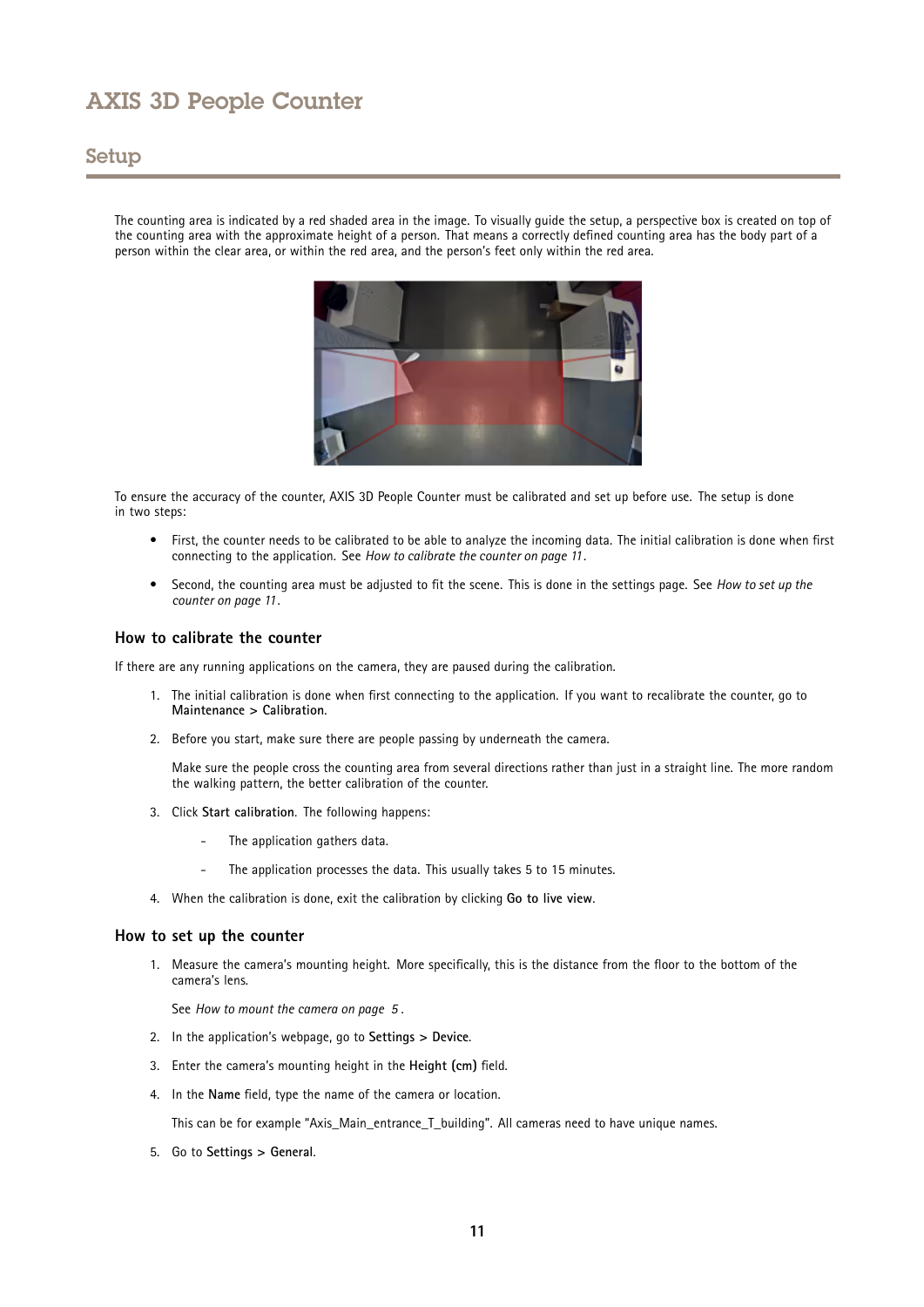## <span id="page-11-0"></span>Setup

6. Set **Direction in** to **Up** or **Down**, depending on the direction of the people passing by in live view.

### Note

The camera's mounting height limits how much you can move the counting area.

- 7. To move the entire counting area up or down, use the **Counting area offset** slider.
- 8. To adjust the width of the counting area, use the **Counting area width** slider.

### **How to set up <sup>a</sup> schedule**

To avoid unwanted detection during the night we recommend that you set up <sup>a</sup> schedule.

- 1. Go to **Settings <sup>&</sup>gt; Schedule**.
- 2. Select start and stop times by moving the slider. You can set individual schedules for each day of the week by selecting **Per day schedule** and then move the corresponding slider.
- 3. Select **Advanced** if you want to:
	- Decide if the functionality should be on or off during the specified time interval.
	- -Enter the hours and minutes rather than moving the slider.

**How to disable the application on <sup>a</sup> specific day of the week**

Deselect the checkbox next to the slider.

### **How to anonymize people**

### Note

This setting is only available if you have logged in as an administrator.

If you want to prevent people from being identified in live view or recordings, you can turn on the anonymize feature. The anonymize feature blocks all video streams and images from the camera and turns live view into <sup>a</sup> black image.

#### **How to turn on anonymize**

- 1. Go to **Advanced <sup>&</sup>gt; Anonymize**.
- 2. Click **Anonymize**.

**How to turn off anonymize**

- 1. To go back to normal mode, go to **Advanced <sup>&</sup>gt; Anonymize**.
- 2. Click **Reset anonymization**.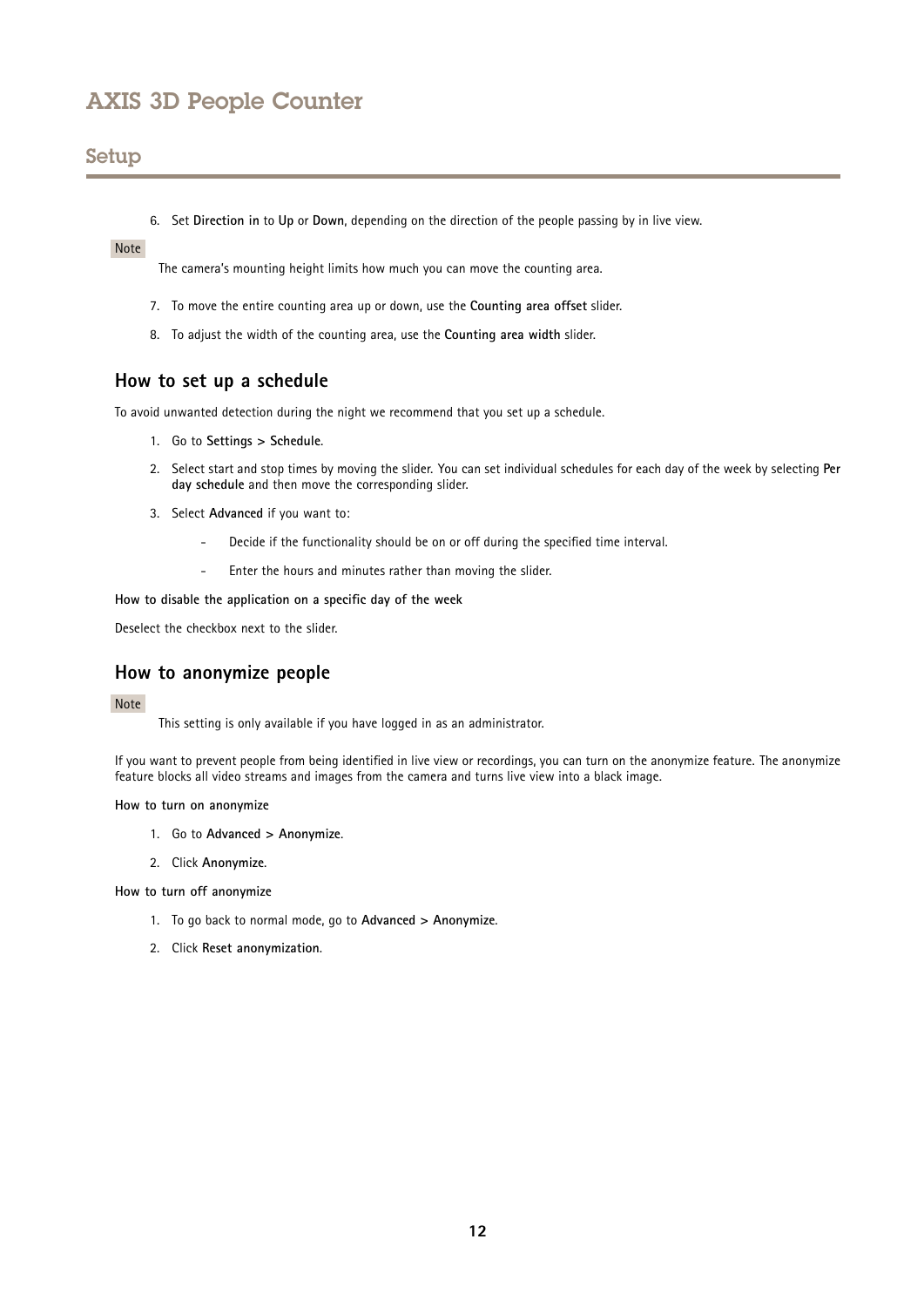## <span id="page-12-0"></span>How to validate the system

## How to validate the system

### Note

Before you validate the application, make sure you have mounted the camera according to the recommendations. See *[How](#page-4-0) to [mount](#page-4-0) the camera on page [5](#page-4-0)* .

When the cameras are up and running we recommend that you validate the accuracy and fine-tune the system. This is likely to increase the accuracy or identify any problems with the counters.

To get an overview, go to **Statistics** and look at the counting data for <sup>a</sup> couple of days back. If the difference between number of persons going in and out is <5% it's <sup>a</sup> good first indication that the system is configured correctly.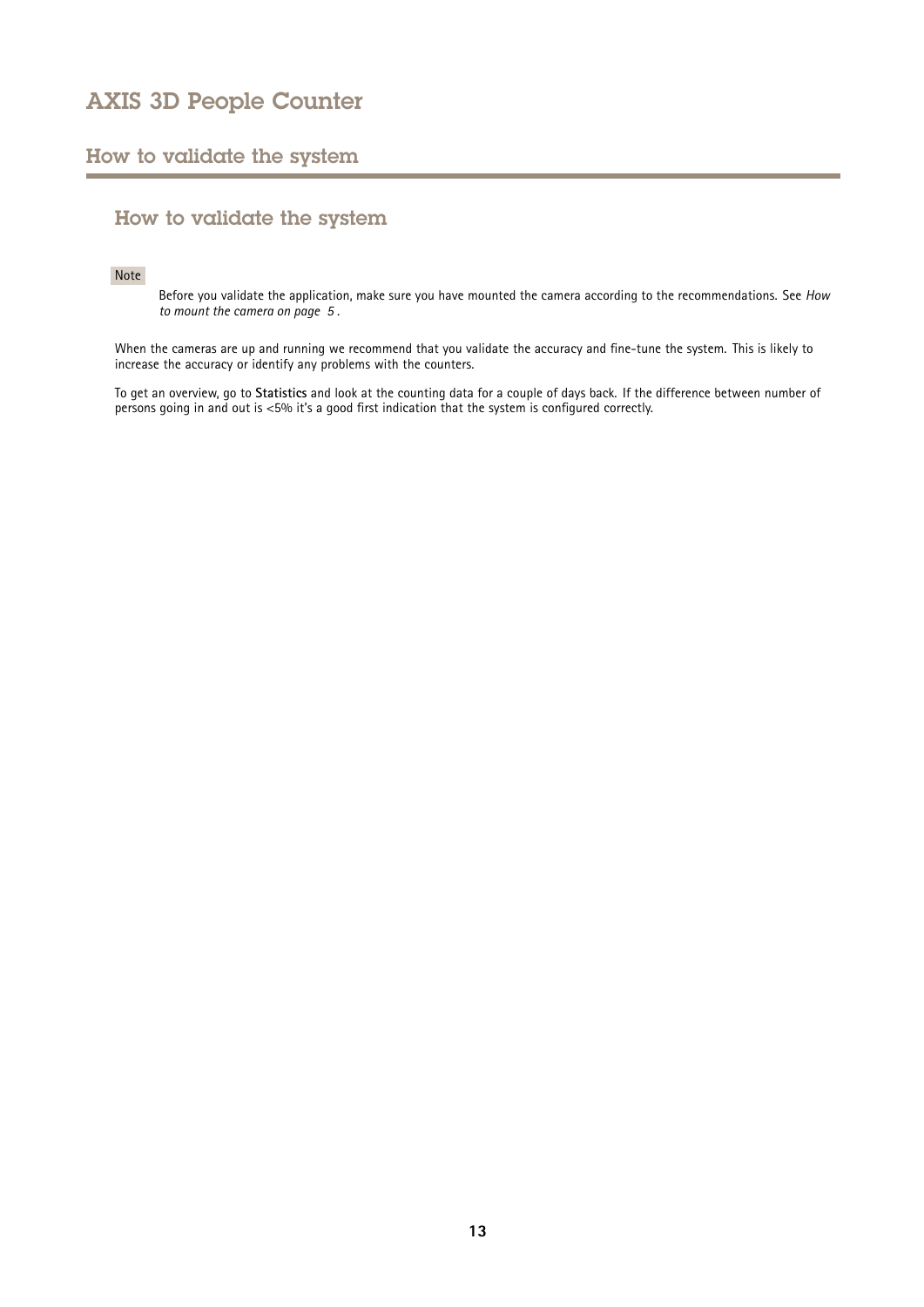## <span id="page-13-0"></span>About the statistics

## About the statistics

There are several ways to use the statistics from the counter:

- In the application's webpage, view real-time counting data in the built-in graphs.
- View built-in graphs in day and week view from the statistics page. The data is updated in real time.

Data is available on the camera for up to 90 days and updated every minute. The data is stored in one-minute bins representing the in and out counts for that minute.

- View graphs of historical data directly on the camera.
- •Download data through an open API.
- • Use AXIS Store Data Manager, <sup>a</sup> software package that acts as <sup>a</sup> central point to store and manage data collected from all cameras. See *How to connect <sup>a</sup> camera to <sup>a</sup> folder on page 14*.
- Use AXIS Store Reporter, <sup>a</sup> statistical web-based solution, for managing and monitoring historical data.
- Download statistics to your computer, see *How to download statistics on page 14*.

### **How to connect <sup>a</sup> camera to <sup>a</sup> folder**

To perform this task, the application must be installed on the camera.

- 1. In AXIS Store Data Manager, go to **Sources** and get the **Folder connection identifier** and the **Folder connection password** for the folder you want to connect to.
- 2. In the product's webpage, go to **Settings> Apps** and open the application's webpage.
- 3. In the application's webpage, go to **Settings <sup>&</sup>gt; Reporting**.
- 4. To enable pushing data to <sup>a</sup> server, select **Enabled**.
- 5. Enter the web address for AXIS Store Data Manager, for example http://[systemintegrator1].asdm.axis.com/datamanager where [systemintegrator1] is replaced by <sup>a</sup> unique name.
- 6. Enter the **Folder connection identifier** and **Folder connection password**.
- 7. Click **Submit**.

### **How to download statistics**

- 1. Go to **Statistics <sup>&</sup>gt; Download statistics**.
- 2. Select the **File format**.
- 3. Select **Time interval**.
- 4. Select **Time period**.
- 5. Select start date and end date in the calendars.
- 6. Select **Retrieval method**.
- 7. Click **Export**. The browser saves the file in the default download folder.

If you want to download all available data, click **Download all** next to the file format.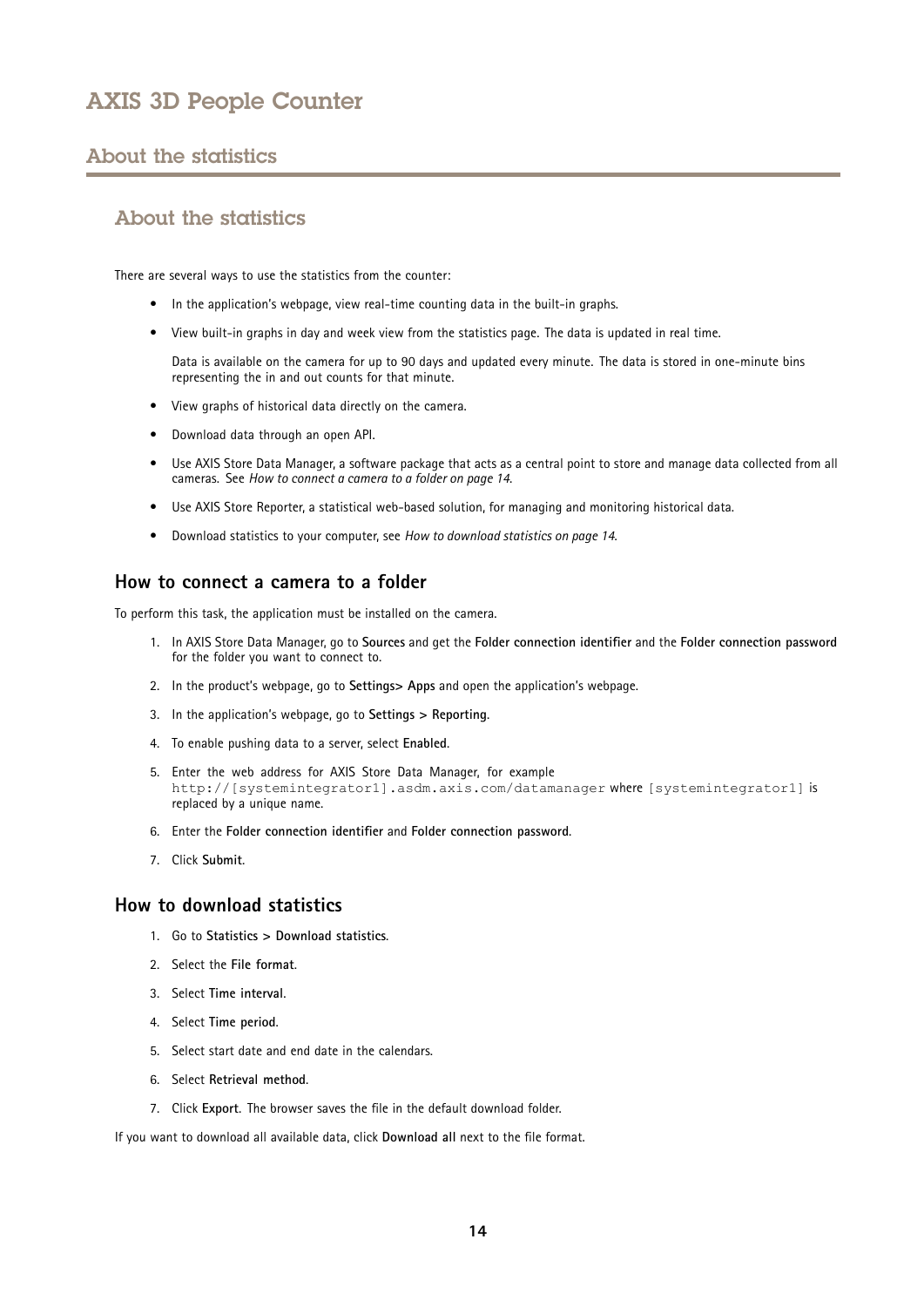## <span id="page-14-0"></span>Troubleshooting

## Troubleshooting

| <b>Issue</b>                                             | Action                                                                                                                                                                      |
|----------------------------------------------------------|-----------------------------------------------------------------------------------------------------------------------------------------------------------------------------|
| The software does not upload to AXIS Store Data Manager. | The most common reason is network communication problems.<br>Run the connection test under Settings > Reporting to get<br>information about the root cause for the problem. |
| The software does not count.                             | Make sure the instructions for how to mount the camera has<br>been followed, see How to mount the camera on page 5.                                                         |
| The software does not count correctly.                   | Make sure people are passing the entire counting zone crossing<br>both blue lines. They should not pass out to the left or to the<br>right.                                 |
| still cannot get the software to count.                  | If you have followed the advice above and still cannot get the<br>software to work, contact your Axis reseller.                                                             |

## **How to restart the application**

If the counting is inaccurate or the web interface unusually slow, you can try restarting the running services or restart the camera.

Go to **Maintenance <sup>&</sup>gt; Restart**.

### **How to reset the application**

Go to **Maintenance <sup>&</sup>gt; Reset** and do one of the following:

- To clear all counting data from the camera, click **Clear data**.
- To restore all settings of the application to default, click **Restore settings**.

### **How to backup the settings**

- 1. To backup the application settings, go to **Maintenance <sup>&</sup>gt; Parameter backups**.
- 2. Click **Backup**. The computer saves the file in your browser's default folder for downloads.

## **How to generate <sup>a</sup> log report**

If you have any trouble with your camera you can generate <sup>a</sup> log report.

- 1. Go to **Maintenance <sup>&</sup>gt; Logs**.
- 2. Click **Generate logs**.
- 3. The browser saves the file on the default download browser on the computer.
- 4. Attach the log report when submitting an issue to support.

### **How to manage your license**

Go to **Maintenance <sup>&</sup>gt; Registration**.

- To register <sup>a</sup> license, click on the **Registration page**.
- If you want to remove you license from this product, click **Clear registration**.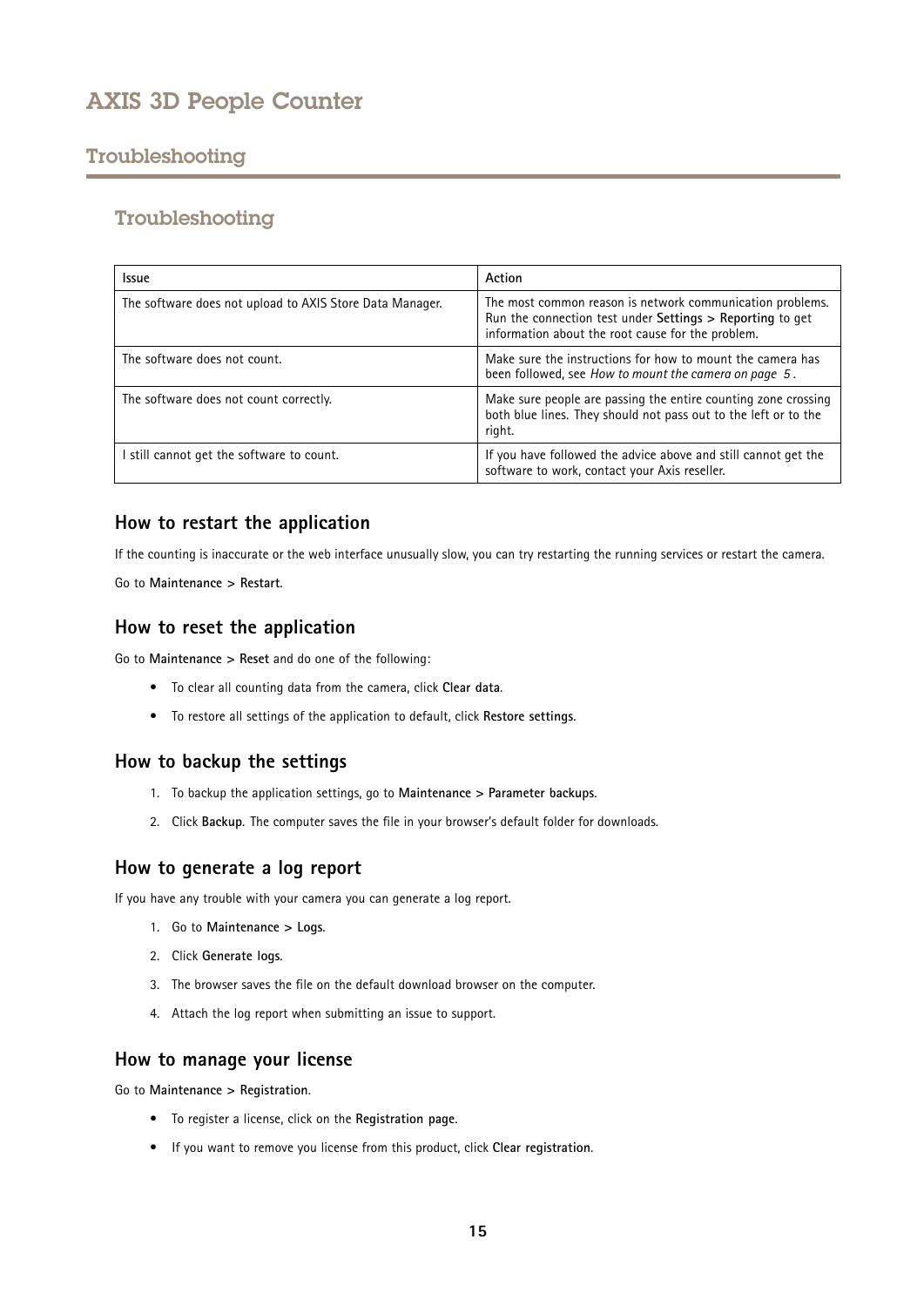## Troubleshooting

• If you have an updated license, click **Renew license**.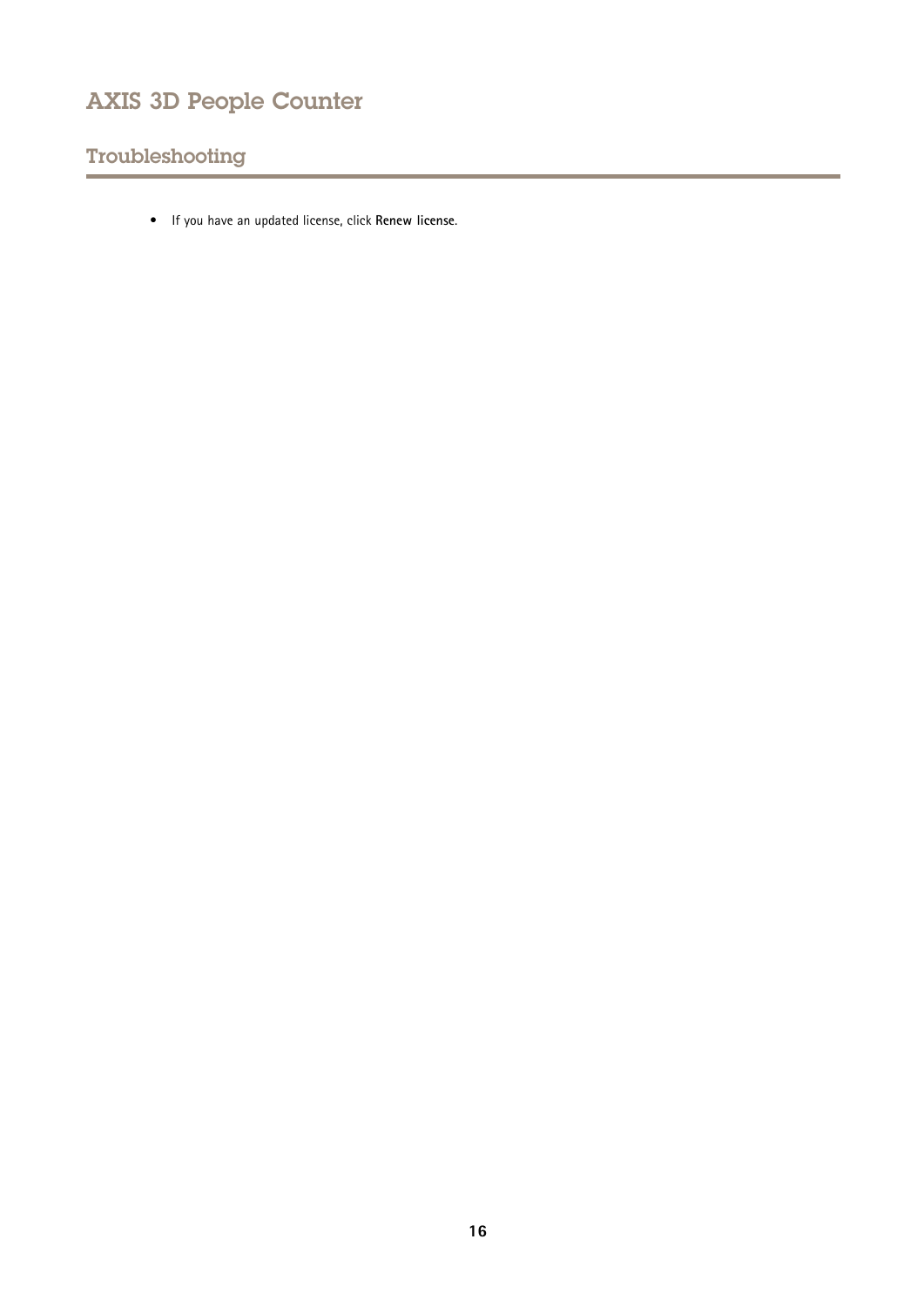## <span id="page-16-0"></span>3D People Counter API

## 3D People Counter API

### **Common examples**

#### **Example**

Open all statistics that are stored in the camera with <sup>a</sup> one minute resolution, using <sup>a</sup> browser.

### **Request (CSV)**

http://<servername>/stereo/people-counter/export.csv?resolution=60&date=all&method=open

See *List or download statistics on page 17* for more information.

#### **Example**

Download statistics that occurred on the 10th of January of 2017.

### **Request (JSON)**

http://<servername>/stereo/people-counter/export.json?resolution=day&date=20170110&method=download

See *List or download statistics on page 17* for more information.

## **API Specification**

### **Request real-time data**

Returns JSON file with real time counting data.

### **Request**

http://<servername>/stereo/people-counter/counts.json

### **Return**

```
{
   "in":<in>,
   "out":<out>
 }
```
Return value descriptions

| Value                  | Description                                 |
|------------------------|---------------------------------------------|
| $\langle$ in $\rangle$ | number of people passing in until now today |
| $out$                  | number of people passing out until now      |

### **List or download statistics**

Returns statistics stored in the camera in JSON or plain text comma separated format (CSV)

### **Request (CSV)**

```
http://<servername>/stereo/people-counter/export.csv?resolution=<resolution>&date=<date>&method=<method>
```
### **Request (JSON)**

```
http://<servername>/stereo/people-counter/export.json?resolution=<resolution>&date=<date>&method=<method>
```
#### Request parameter descriptions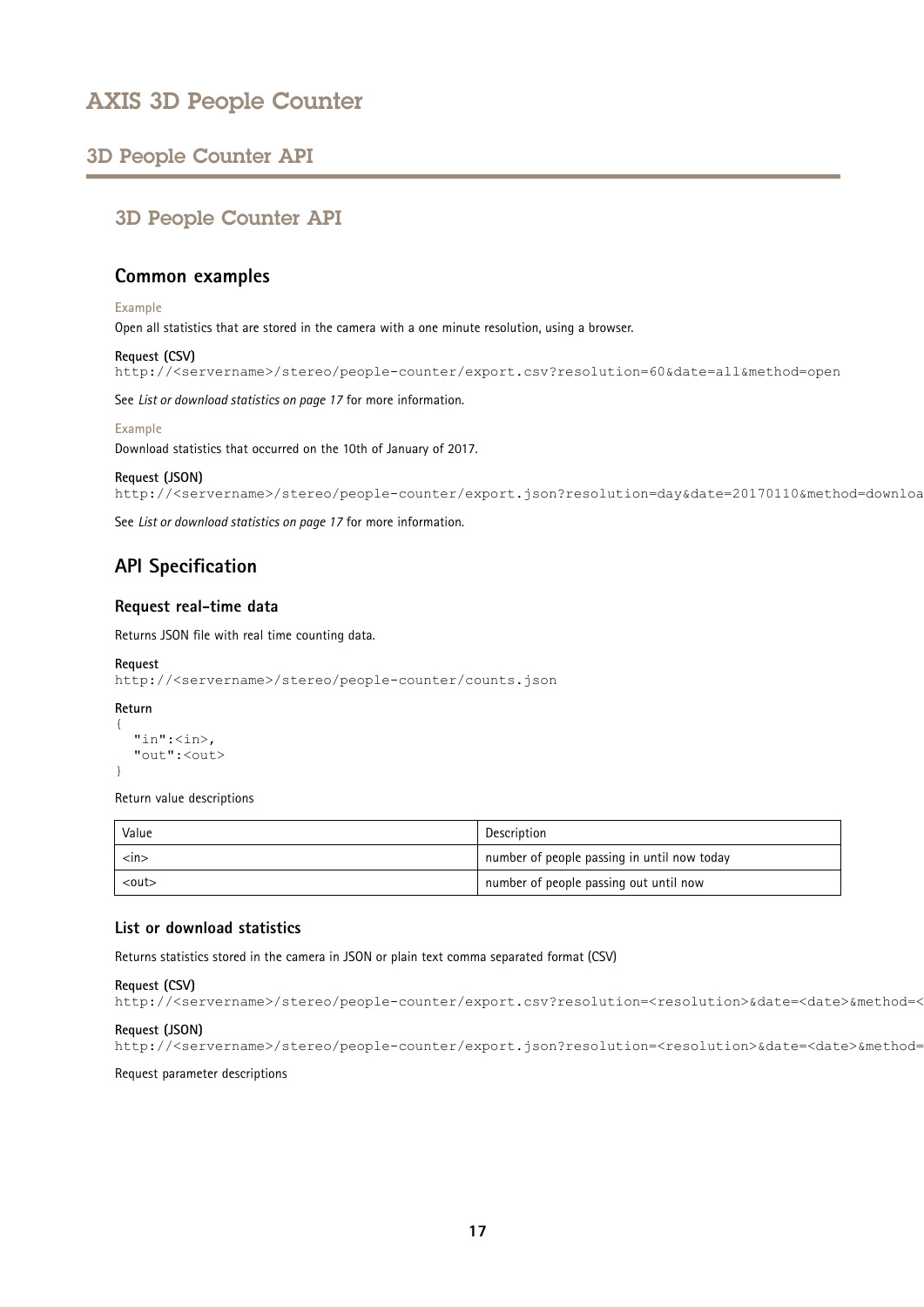## 3D People Counter API

| Parameter      | Description                                              |
|----------------|----------------------------------------------------------|
|                | a date of the form YYYYMMDD                              |
|                | a date interval of the form YYYYMMDD-YYYYMMDD            |
| $<$ date $>$   | comma separated dates of the form YYYYMMDD, [], YYYYMMDD |
|                | all (default) for all available data                     |
| $<$ res $>$    | 15minute for data in 15 minute bins                      |
|                | 3600 seconds or 1 hour for data in 1 hour bins           |
|                | 24hour or 1day for data in 1 day bins                    |
| $<$ method $>$ | select open to list the statistics in a web browser      |
|                | select download to download the JSON or CSV file         |

### **Return**

Returns statistics stored in the camera in JSON or plain text comma separated format (CSV). The first line of the CSV file contains <sup>a</sup> description of each element, and the following lines contain the corresponding data for the chosen time interval and resolution: Interval Start, Interval Start (Unixtime), In, Out

### **List frame rate**

Returns the current internal frame rate

### **Request**

http://<servername>/stereo/fps.json

### **Return**

```
{
  "fps": real time fps,
  "fps_100": average FPS for the last 100 frames,
  "fps_1000": average FPS for the last 1000 frames,
  "fps_5": average FPS for the last 5 frames,
   "fps_50": average FPS for the last 50 frames,
"frames": frame counter.
}
```
### **I/O interface**

Get the latest I/O signals as false or true.

#### **Request**

http://<servername>/stereo/io.json

**Return** "True" or "False"

### **List parameters**

Get all parameters currently set.

**Request**

http://<servername>/stereo/params.json

### **Return**

A JSON object of all the parameters currently set.